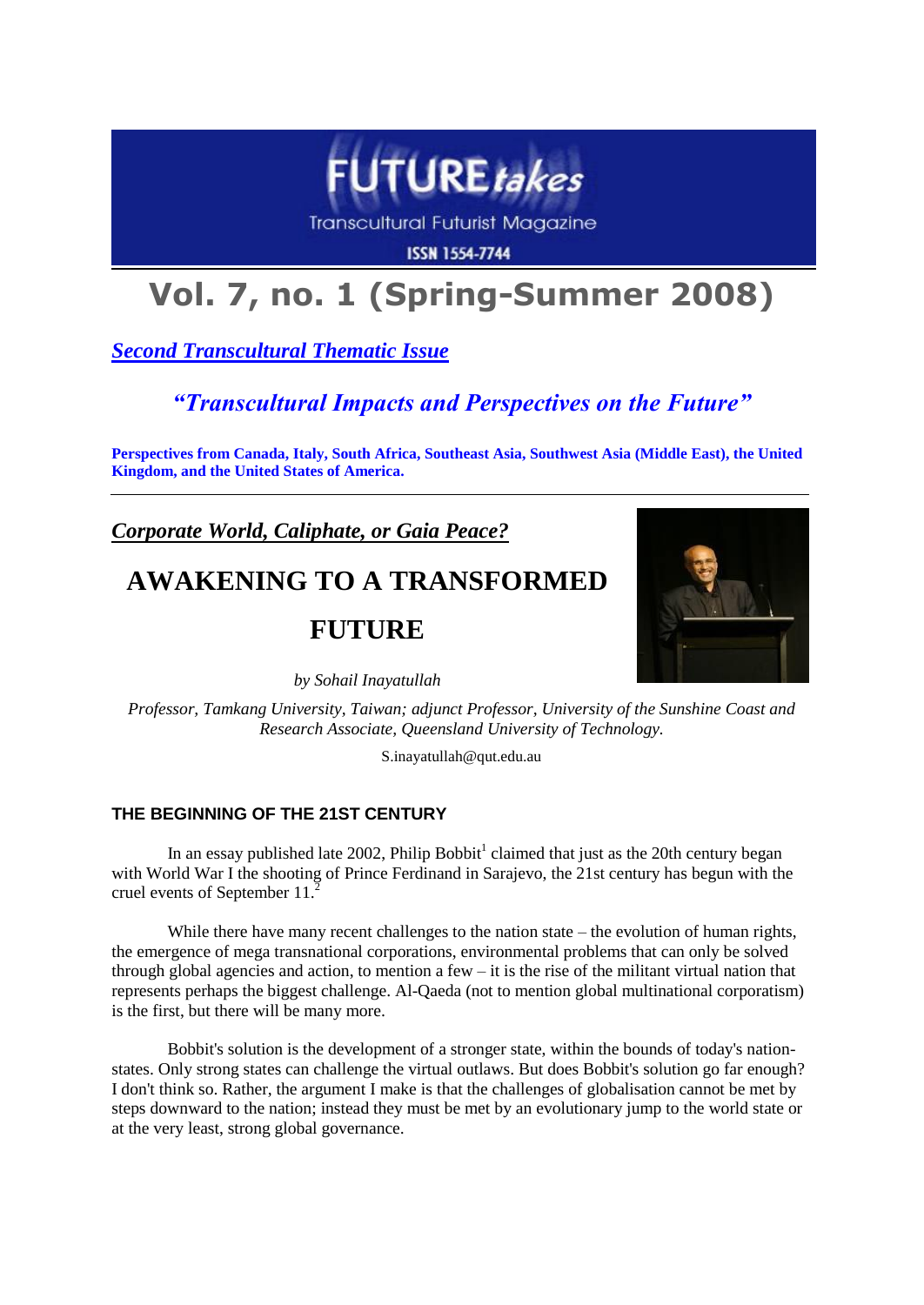What this world state should or will look like becomes the crucial question for this century. Will we be beholden to it, ready to sacrifice our lives for it, or are there other ways to organize our identity, and are other myths at play?

#### **WESTERN ARCHETYPES**

In the Western mythos, two archetypes are always at play. One is the land of Cockgayne, fruit and leisure for all. It is a pastoral vision, pre-modern, where listening and sharing are central – humans live with nature. The other is the Land of Arcadia, more complex, living off nature, ever improving. In the first, communication and relationship solve our problems. In the latter it is technology. These two images wrestle with each other. The USA has been the exemplar of the latter. But the former does not disappear, it is the alter ego, ever in the wings, inspiring the flower children of the 60s, inspiring green activists, and now expressing itself through Oprah and the cultural creatives.<sup>3</sup> Which one will dominate is another of this century"s big questions.

But there are two other myths as central as Cockgayne and Arcadia. The third myth is that of the apocalypse, the end of the world. According to this myth, humankind has sinned, fallen away from the true path, and must now suffer. Earlier comments on New Orleans and Hurricane Katrina by Christian extremists in the USA illustrate this.

The fourth myth is that of modernity, or realism; indeed, it is the non-myth, the truth before our eyes, the reality by which all other histories and futures are judged. It is real power – economic and political – that defines the present and future. But strangely, it is in the language of realism that the utopian seeds of global government are forming. To stop the outlaws, extra territoriality is required. To deal with the real problems, more than a list of policies is needed. Other worldviews must be engaged.

#### **GLOBAL GOVERNANCE – HISTORY AND PROSPECTS**

Moving to a world governance system, means that world hegemony must accede some of its sovereign powers to a global governance regime. Much can be gained from the experiments of the early American colonists. First, the federal system of checks and balances and layered governance is insurance against the return of the monarch. Second, the innovative energies of the Americans and third, the resulting alter ego of the West – the feminist movement, silicon valley, the new age movement, the cultural creatives, to mention a few. All of these can now become global resources.

But does this justify belief that America alone is right, and that others do not matter or are somehow lesser?

Every historical hegemony becomes blinded to its own arrogance. It insists that since it has succeeded, others must be less, forgetting that success can also be the final rung on the ladder of failure. Moreover, the roads used for expansion are also the same avenues that others use to enter the imperium. England "languaged" the world through English and now the natives return to the Mother, transforming England. It is worth noting that in the UK, Indian restaurants employ more people than coal mining, ship building and steel manufacturing together.<sup>4</sup>

And, remembering Rome, the question becomes, "Who are the barbarians?" Will they succeed? Can reducing civil rights and increasing budgets for security and arms be the answer? Of course not.

The answer is to become even more global but authentically global, allowing real communication, a conversation of civilizations (Cockgayne), and remaining focused on the variables that have allowed technological innovation (Arcadia).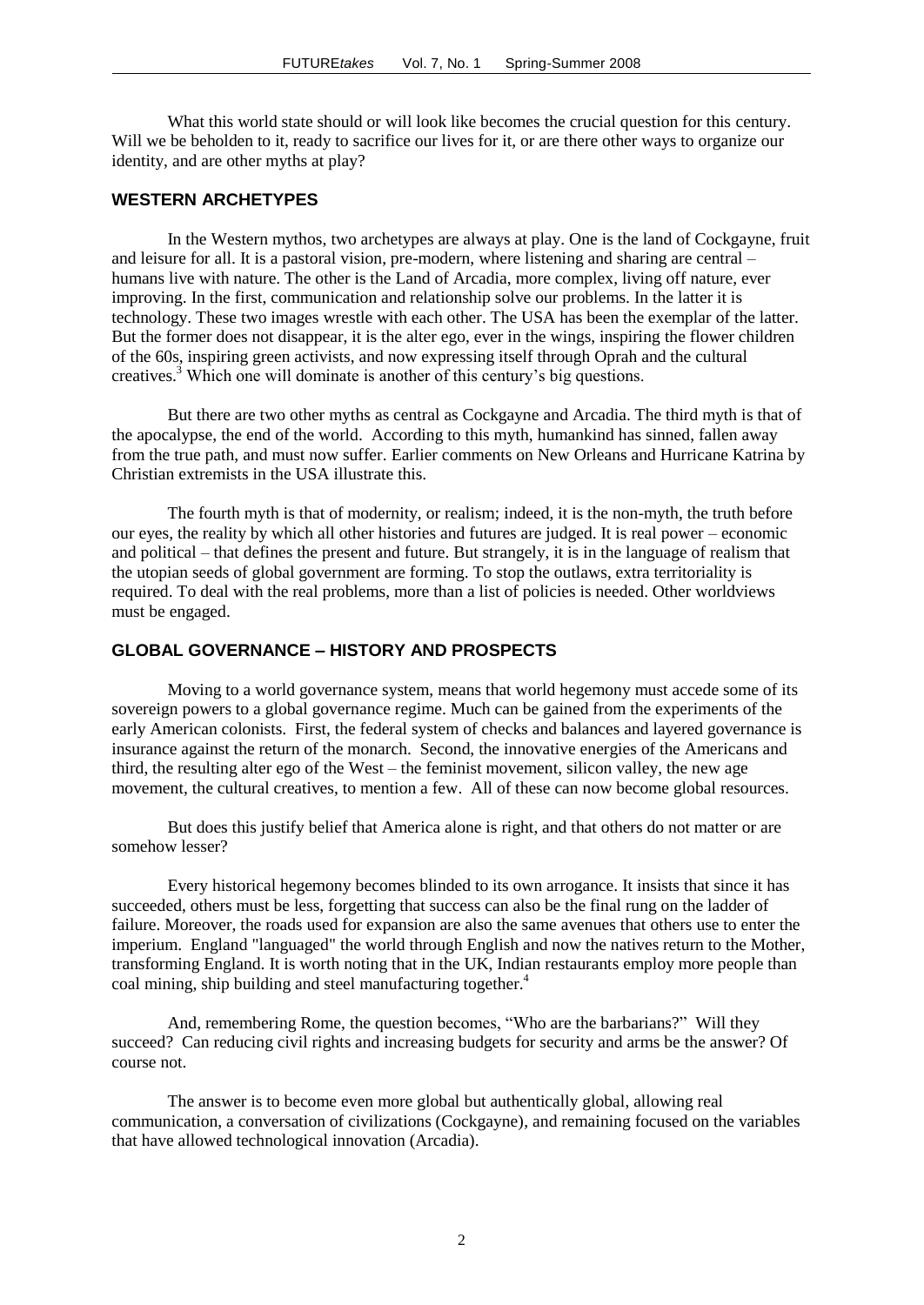For this to become a reality for all of us, we all must learn to listen. This is something that many adults refuse to do. But when they don"t, the children scream even louder and louder, using tools that are more pathological. The approach of listening to one another is critical. It means listening to others to clearly understand their concerns. It does not mean losing sight of one"s foundational values – gender equality, human rights, for example – but expanding them. Cultural relativism is a positive step, but it is not an excuse for abusing either human rights or nature.

In one workshop in Kuala Lumpur, Malaysia, when 150 Muslim leaders were asked their preferred futures, they responded in ways that would make a western "Green" happy. Gender partnership, economic alternatives to capitalism, self-reliant electronically linked communities, ecological sustainability, and a global governance system were their key issues.<sup>5</sup>

And while the world has changed in the past decade (toward the security-conspiracy discourse), there is a lot to build on. Indeed, Riaz Hassan argues that it was the move to spirituality amongst Muslim groups that marginalized Al-Qaeda and others.<sup>6</sup> While we have been able to watch the transformation of England to the point where the former foreign minister Robin Cook is willing to declare chicken tikka as the national dish, the transformation of a peaceful world view in the United States of America is still far from complete.

The first steps have already been taken. For example, minority "majority states" are emerging in the form of multicultural cities, such as Sacramento. However, for two reasons, further evolution has not occurred.

One reason is that other cultures insist on their authentic rights that solidify culture, instead of globally universalising it. This is the immigrant culture using religion and ethnicity as intellectual weapons, as defensive text. Instead of engaging with other cultures (the host and other minority cultures), imagined pasts that were more rigid are evoked. The majority culture reacts similarly, imagining an earlier purity. The way forward is, by definition, not the imagined past but a move toward a spiral future, always remembering history but creating a set of alternative futures. What is needed is an evolutionary jump.

Such a jump involves moving from ego to family to national to religious to social to human sentiment, and finally to a neo-humanist sentiment. This movement expands our circle of compassion to include more and more of "Others." 7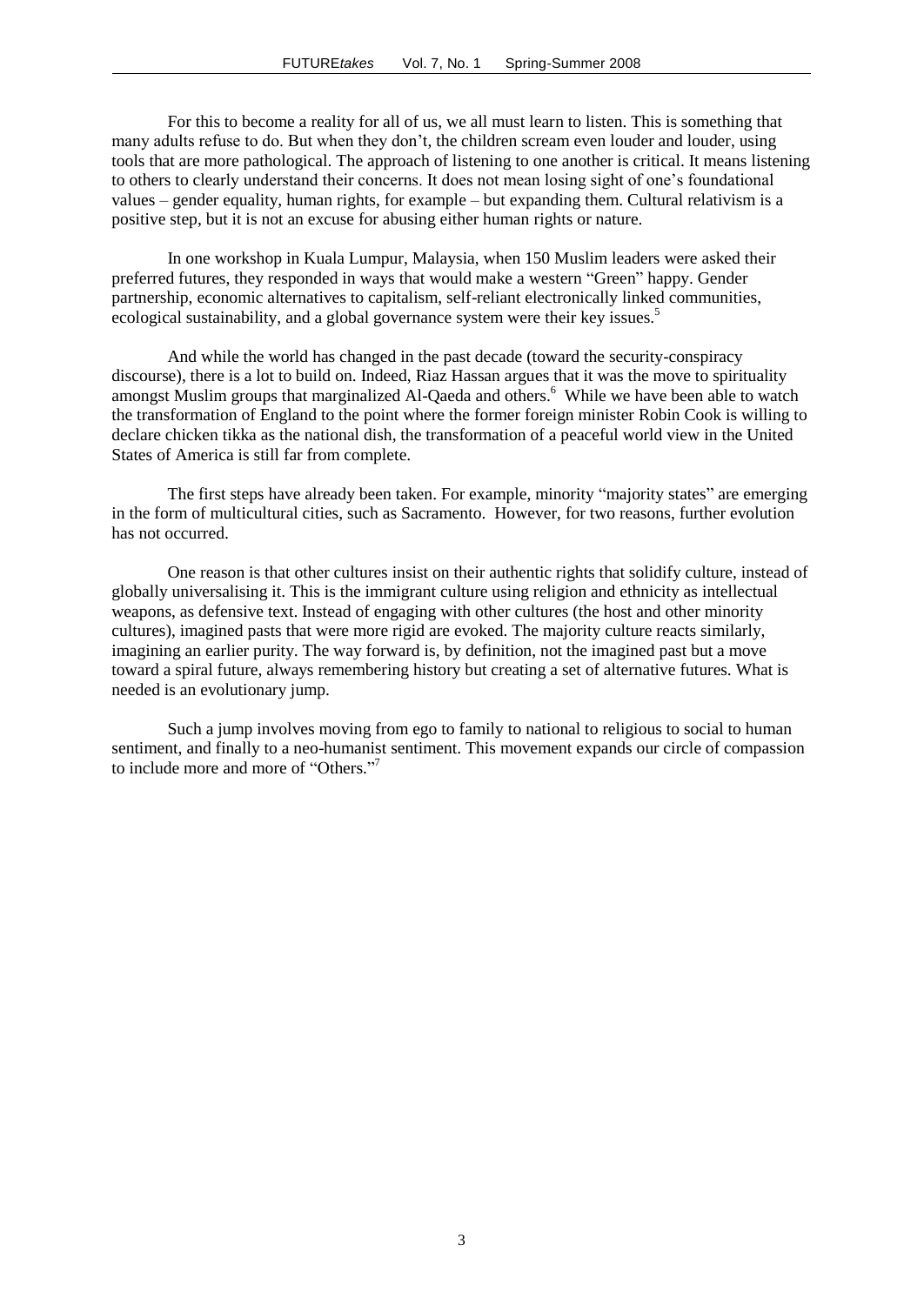#### **Sarkar's Neo-Humanism** The Liberation of Intellect

neo-humanism {love and respect for all beings, animate and inanimate, in the universe}



Here the ownership and imagination of territory is not just physical but as well religious (the khalifa) and/or social and ethnic (for example, the 1000 year Reich or the clash of civilizations). Ultimately it is species based – the Gaian view.

Neo-humanism imagines a new ethos in which we become 'lighter,' and our identities far more fluid, opening up to our full humanity, not resting in religion, nation or race.

But, caution is advised. It is not neo-humanism that is emerging as the new paradigm. Rather, it is uni-culturalism that is on the rise. Uni-culturalism has come back with such a vengeance that there are even calls to electronically tag the suspicious. Multiculturalism is forgotten, some say even killed.

Is neo-humanism, a transculturalism, possible?

#### *Interlude*

*Writing this piece causes fear. As I open my notebook, I see the passenger next to me look in alarm as she sees me write the words above. What I am doing writing about Al-Qaeda? I see her fear and save the document. I read the current issue of* Time *and hear of Muslims in America having this eerie feeling of being watched. At Singapore airport, I say goodbye to my family. The airline staff asks me with a bit of nervousness why they are not going with me – "Is he a \_\_\_?" – they think. I stay calm telling them that my wife and children are going to London and I to Taiwan. They breathe easier.*

#### **WHAT CAN TRANSFORM?**

The question continues to haunt. What will transform the USA? Terror did nothing but wake up the sleeping giant. Hurricane Katrina has been reduced to a managerial disaster preparation issue.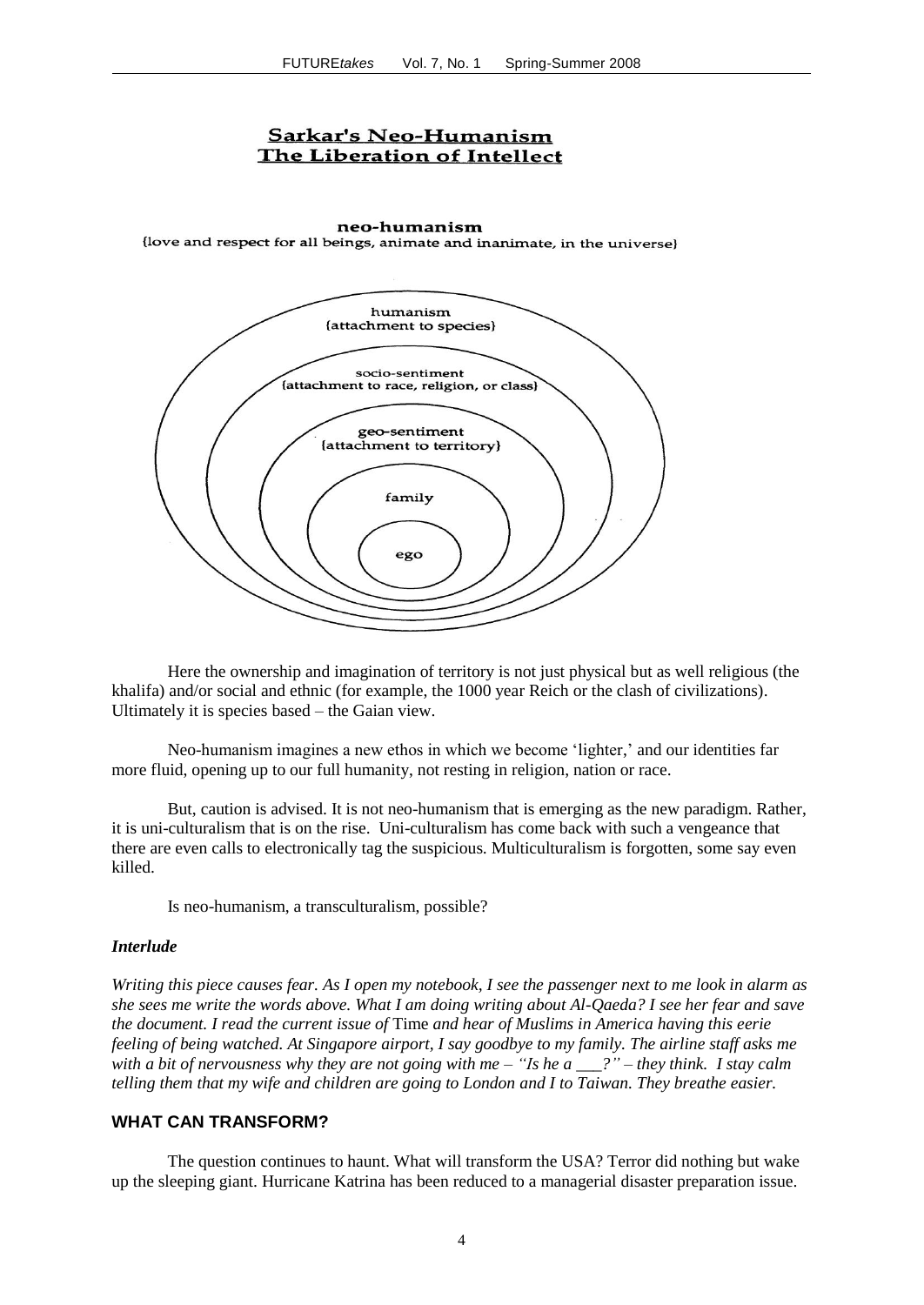America's globalisation is being quickly nationalized, just as with the Yugoslavs who, in the face of trauma, quickly became Serbs.

In the past few years, some Americans have seemingly forgotten their alter ego. Fear brought out first the animal jungle self and then the super-ego, the right to fight till the death. The issue of world imbalance and the injustices the USA and others are responsible for have quickly disappeared. In Asia also, the evil was too easy to find in Bin Laden and others. In their own despotic states, the need to universalise tradition, to spiritualise, to globalise are lost in a blaze of conspiracy theory. There is collateral damage everywhere.

Why then be hopeful of a world government? Of expanding identities? Why be hopeful of the emergence of Gaia Tech – technology for the earth and technology developed in the partnership model (outside of corporatist science)? Why be hopeful of a future world without the globalisation of technology that magnifies differences?

I am hopeful because the other scenarios are too terrible to think about. "Cowboy Jihad" is the likely future – endless hot and cold wars, fought with new types of technology, from passenger airplanes to biological to nuclear weapons, perhaps later extending even to gene wars, with each one threatening not just the planet but also what it means to be human, staining our evolution. With a youth age boom predicted in Saudi Arabia in the next 10-20 years and with the end of oil in sight, the image of young, angry, unemployed Muslim men with no direction, only a desire for self-sacrifice, there will be no "business as usual".<sup>8</sup>

Nevertheless, "Back to Normal" is the hoped for scenario in the West and by nation-states everywhere. Back to the middle class doing OK, the rich doing very well, and the poor often marginalized. Nothing needs to change and terrorists can just be regarded as "loonies."

There are other competing accounts. Along with the psychological account there is the religious backlash - that the terrorists are demonic forces. There is also the political fallout - a new wave of fascism, perhaps the Islamic KKK.

First Nazism and 20<sup>th</sup> Century Fascism were defeated. Once these bit the dust, then communism became the main threat. That too is disappearing into the fog. But the new threat is Islamo-fascism. It is authoritarian. Neither moderate Muslims nor alter-ego westerners can engage with this sort of extremism. While both groups dislike the nightclubs of Bali - with drunken westerners, young girls and boys for sale, drugs everywhere – neither group would contemplate mass murder. Even Hare Krishna devotees - some of whom saw the carnage in Bali as Krishna seeking justice for the barbecuing of dead animals that is Australia's favourite past time - would never actually engage in such violence. Islamic extremism is authoritarian, not allowing other voices, using the dogma of history for its own purposes. And while Islam espouses against a priestly class, Islamofascism creates the new priestly class – the cleric, the mullah, who can give the fatwa at will. But who listens?

#### **WHO LISTENS?**

Hundreds of millions of unemployed third world youth listen. They have no jobs. Their governments are corrupt. The doors to the first world are closed. Furthermore, the number of these youths will grow and grow, as one can readily infer from youth bulges in various parts of Asia and Africa (for example, see the online reference *Mapping the Global Future)*. 9 98% of everyone who will be born in the foreseeable future will not be Caucasian but Asian and African.<sup>10</sup> From accounting for 50% of the world's population in 1850 or so, Caucasians will, if current trends continue, account for less than 5% by  $2150<sup>11</sup>$  They will age but the third world will stay young.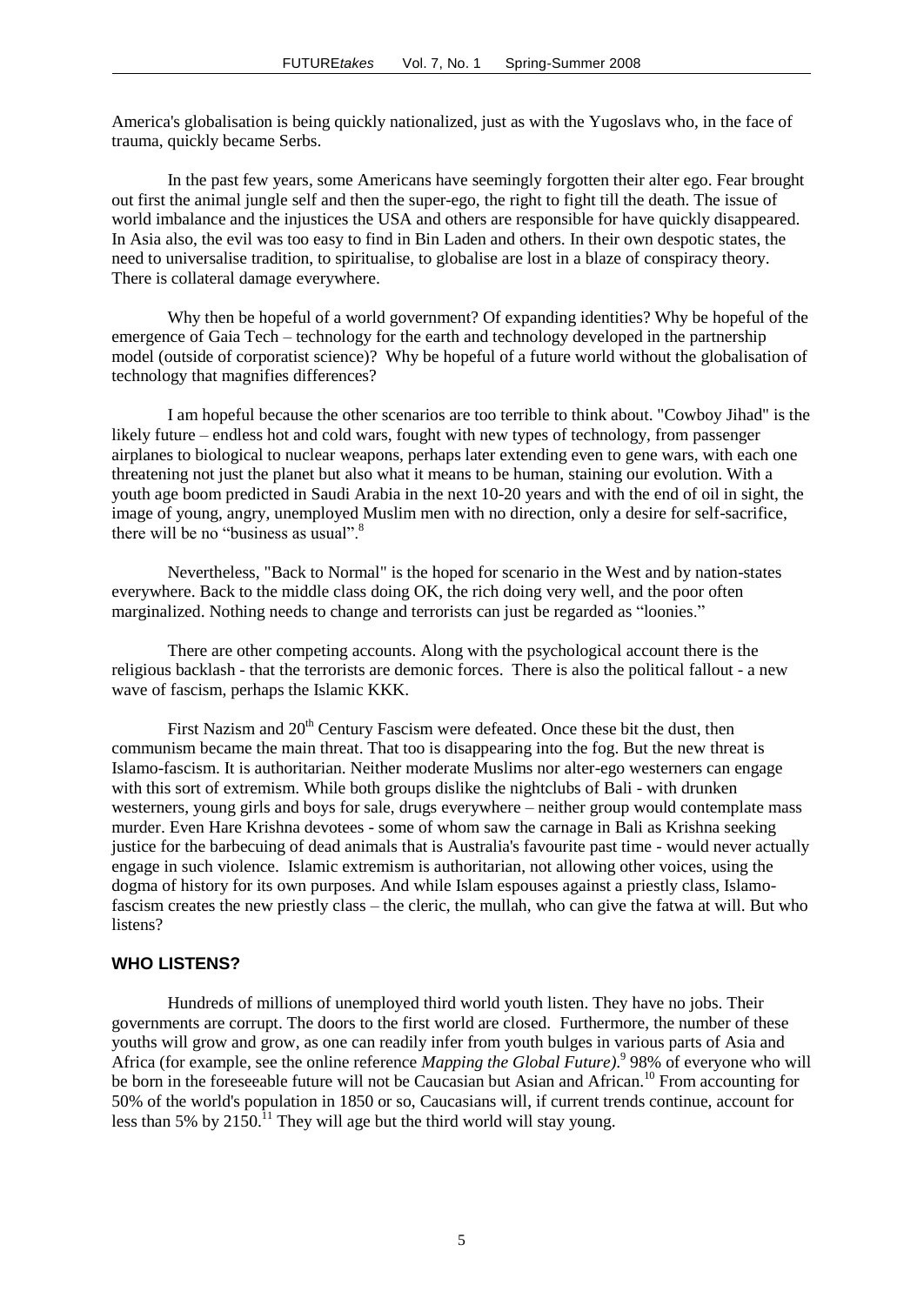Thrown away by the best, cheated by their own governments, it is only the voices of the fascists that make sense – "It is all America's or Israel"s fault," they say – or they blame whoever. Thus the real issue is not religion per se but the failure of the world economy.

With polluted cities, pillaging landlords, water shortages, where is hope? Which leader can imagine a new system - one that is inclusive, innovative and concerned for economic distribution?

Clearly, no one in the West has. Those at the seats of power cannot see through the eyes of the Other – those who are ravaged by starvation and conflict. But as long as the double standard continues, as long as the West cannot or will not find its moral voice or see beyond stereotypes, the waves of unrest will continue.

In this era of interdependence and interconnectedness, we all change, or we all go down.

#### *Interlude*

*I am in a taxicab in Melbourne.* 

*…The driver from the Middle East says. Welcome, brother". Our conversation turns to the world situation. "It is too bad Bin Laden does not have nuclear weapons," he says. "They would then understand." It is the story of humiliation. I can see it in his eyes. He is in Australia but he is not. Driven out from his homeland, he has no dignity.* 

*…A Chinese taxi driver, while not wishing for nuclearization, cannot stop condemning the USA. "It serves them right," he says.* 

*…But there is one driver, from Pakistan, who could care. "I just want to be happy and left alone," he says. And interestingly, he alone has been directly discriminated against, fired from a retail store for refusing to work even more hours than the normal immigrant must work. After months of working week days and weekends, he complained and was given his marching papers. But this did not lead to him hating Aussie managers. There is agency. He knew his talents. He just wanted to be able to express them. And knew eventually he would.*

#### **EVOLUTIONARY PATHWAYS**

Gaia tech is our way out. For all of us. Even if we carry different passports, or multiple passports, there is really no other place to go. Of course, ultimately the earth will have to become an outward expansionary spaceship, but this is a topic for another day.

There are choices of course, evolutionary ones. We can stay on the path of Western corporate hegemony – neo-liberalism, Western values, with some minor dialogue when things get too difficult. This is the divided world – eventually leading to the Big Dog, High Gate scenario, not with real dogs but sensory telemetry and radio frequency identification (RFID) technology, which is a "Google" for the real world that provides instant knowledge of where anyone and anything is.

Or, we can go the caliphate route, that is, create a religious empire, an Islamic global empire. The rights of women would decrease dramatically, as might technological innovation since it is the past that is evoked – notwithstanding the Golden Age of Islam in which astronomy, mathematics, and medicine flourished. Of course, it need not be Islamic. Among some Christian fundamentalists and their leaders, and within India's Bharatiya Janata Party (who ruled India from 1998-2004), one finds similar visions – a time of purity, in the past, when patriarchs ran the world, and children were obedient. Or, we could destroy ourselves.<sup>12</sup>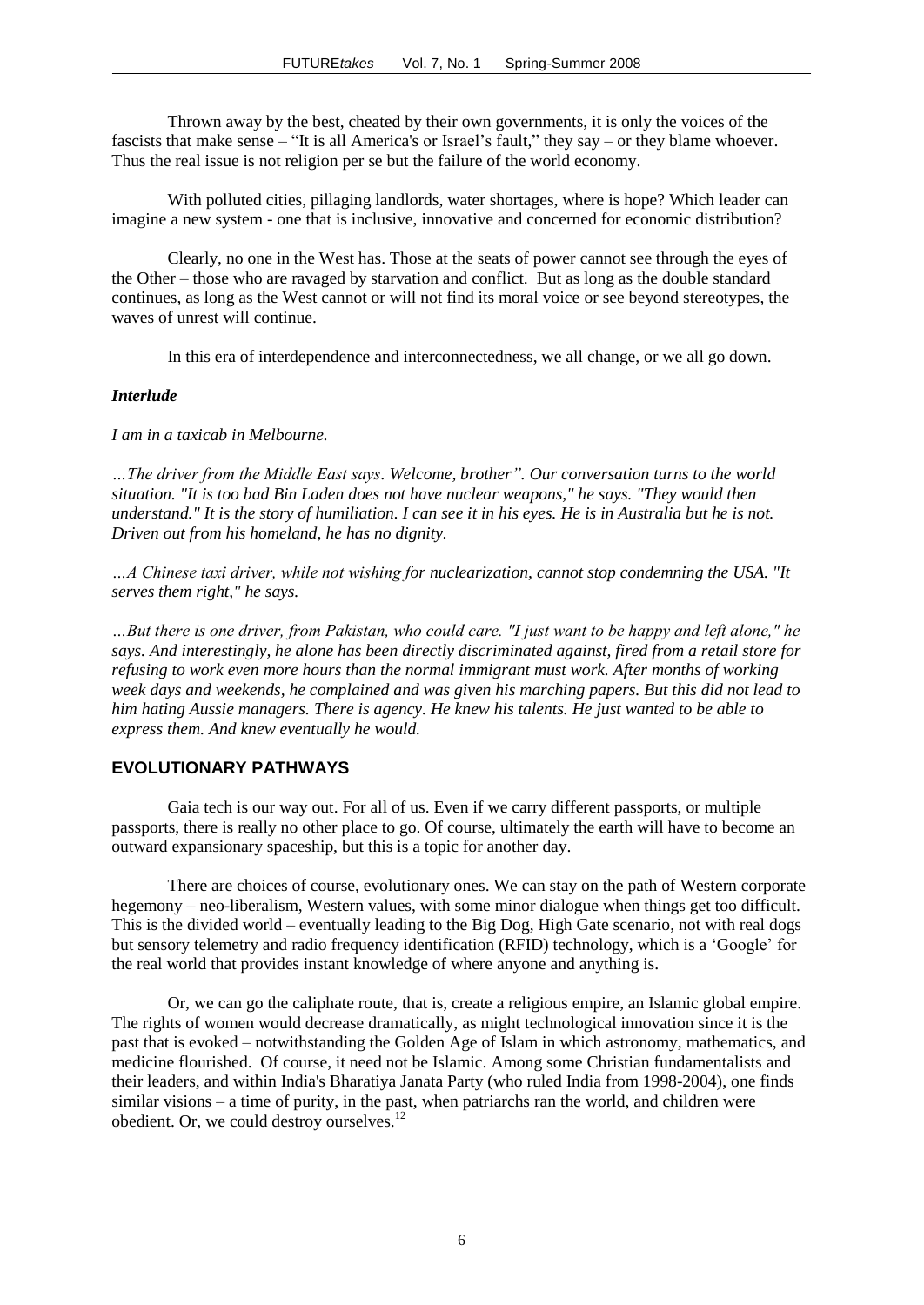None of these alternatives is attractive. Gaia tech is my preferred future, and I believe the preferred of many on this tiny, fragile planet. However, there is a lot to do if we want to move towards this expanding image. I see three areas of necessary transformation.

First, engagement in the evolutionary struggle to become neo-humanist. To do so, we have to let go of identities we have spent hundreds of years earning. These are identities that tend to give us our reason to believe. These are the identities that give us community, however, pathological. Sports Illustrated writer Michael Silver finds the beauty of America through the patriotism of football. The agony of 9/11 is erased partly through the redemption gained from warrior struggle. Yet, while in the short run patriotism eases the pain, as each nation follows its own patriotism, collectively it can lead to ruin. Instead of facing individual aloneness by challenging addiction to ethnicity, religion and national territory, we feast on the symbols of isms.

It is these isms that prevent us collectively from jumping to the next level of human evolution. Individually we may transform, but just as one cannot have social equity in a sea of contemporary capitalism, one cannot have neo-humanistic individuals in an ocean of national and religious zealots. Thus, even as individuals become more neo-humanist, loosening the binds of geographical sentiment, the structures and incentives that exist continue to reinforce nationalism. More is needed.

Ibn Khaldun, the 14th century philosopher, wrote that to retain power, asabiya, or the sinews that bind, unity is required.<sup>13</sup> The cheapest unity is gained through the creation of enemies, real or imagined. The deepest unity is what the planet calls on us today for - a unity that deals with our very real strategic problems. Of the grand challenges facing us – there are water, energy, climate, safety, and dignity, to mention a few.

Thus, we need a unity based on our common humanity.

#### **THE SECOND FACTOR**

However, and this is the second factor, this does not mean forgetting injustices, or that some are more equal than others; instead it means focusing on fairness. This means equal access, equal opportunity within a framework of rights for humans, plants and animals. Of course, over time this means moving more and more to a non-violent culture, including our views towards animals, step by step. This means transcending assumptions, particularly stereotypical assumptions – for example, that someone is poor because he or she is lazy or because some one else is rich. There is agency and there is structure. This means seeing life from a paradoxical view, holding multiple positions at once, seeing contradictions, indeed, moving from the flat land of the obvious to depth.

#### **DEPTH**

A "deep" view means holding multiple positions, multiple factors, and not being overly swayed by any of them. Similarly, having "depth" comes from understanding the many levels of reality. Those without depth have a "flat land" view, which is misleading. Using the methodology of Causal Layered Analysis (see Sohail Inayatullah, *The Causal Layered Analysis Reader*<sup>14</sup>), one can see reality at four levels. First is the empirical, litany world. This is the official future, the way things are. This is the data of reality presented over and over to see with little connection of events. It is often unchallenged. The second level is the systemic, focused on understanding historical causes, connecting the dots, particularly at understanding correlation and causation. Level 3 is the worldview level. Here we try and understand reality from the perspectives of the person's or the civilization's paradigm – the often unconscious way we see time, gender, the other, truth. These worldviews are similar to paradigms. Level 4 is the myth and metaphor level of reality. These are the unconscious stories each person or civilization tells itself to make meaning of the world. It is only through the encounter with the Other that the myths we are living can become apparent to use.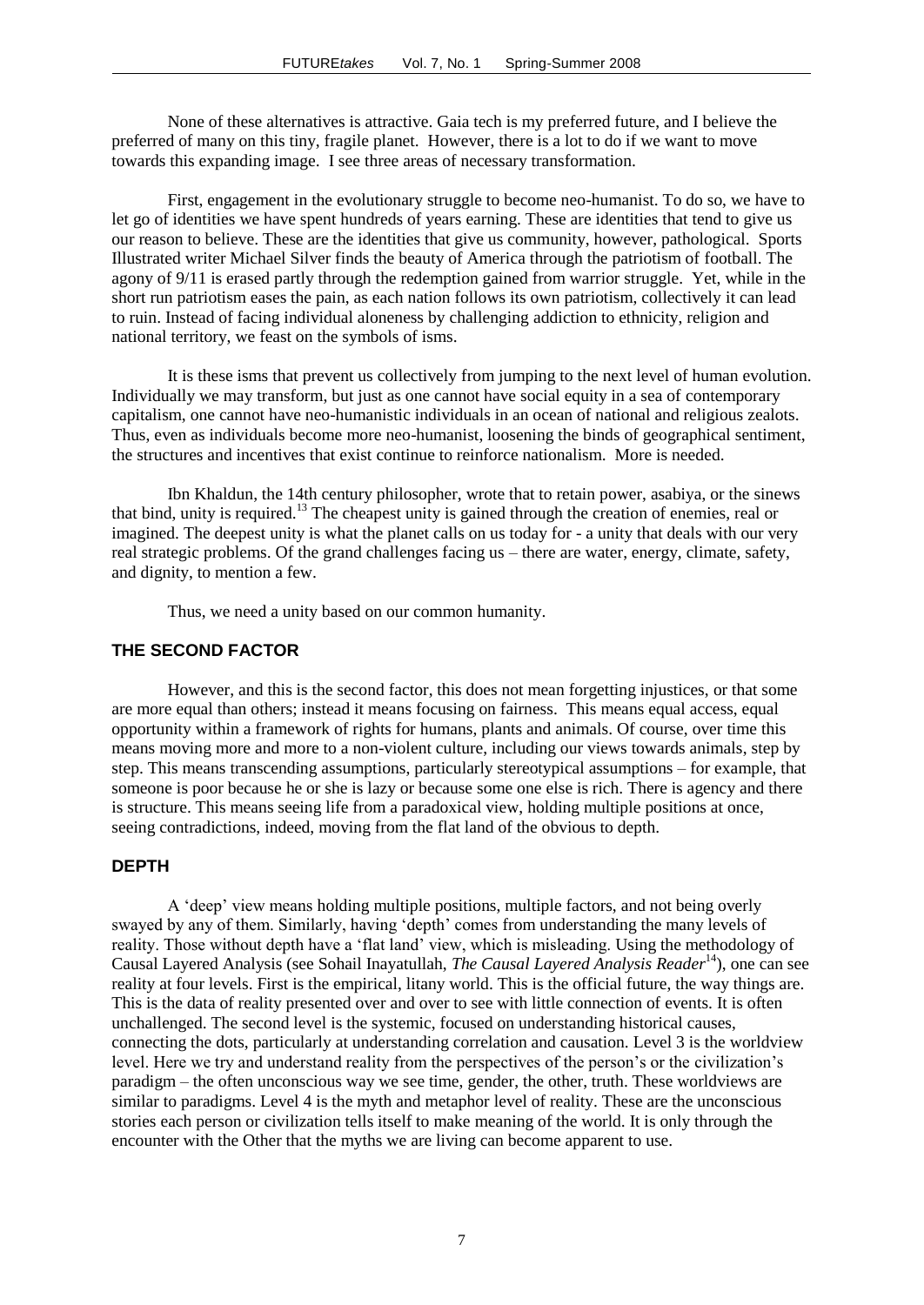The mind of the fundamentalist exists at the deeper worldview level – focused on the grand scale, the Big Picture, but one that is paradigm-based – and is mislead into "conspiracy" land, since he or she cannot see the depth of social science causes. He or she takes the stories of their own worldview literally, indeed, they generally are unable to see that they have a worldview, believing instead that they have the sole truth.

Then there is the empiricist-materialist. Some Western leaders live in flat land, wanting immediate solutions, outcomes – and rarely see history, culture, the weight of the past, and the misery of history. It is only the bottom line of profit, of the immediate, of the material world that counts. Everything else is secondary. When they do move to other levels of reality, they slip into good versus evil talk, or rational versus irrational.

The academic can see the social, economic and technological factors that explain events like terrorism, but she or he often cannot understand the pain that everyday people feel, and live in. She or he understands the system but does not live it, and thus cannot understand the deeper archetypes at play here.

The visionary can see the play of factors, of humanity dying to break out of its straitjacket, searching for a new metaphor or a new story, but she or he too rarely has the capacity to change the litany, our day-to-day turmoil. Judgements and conclusions about Others can be dangerously biased. For example, the flat land view is that the Palestinian suicide bomber is evil or deranged. As we move to the systemic we understand it is the day-to-day experiences of the Palestinians (their right to movement curtailed, for example) that creates real or perceived injustice, or the lack of sovereignty, the lack of jobs, and the loss of hope. At a deeper level – the third level – it is the vision of paradise, of a particular jihadist reading of Islam that creates the terrorist. On the Israeli side, it is the fear of annihilation, the lack of security, and the sense of being a chosen people. At the deepest level is the issue of trauma, the Jewish trauma from the Holocaust and the Palestinian trauma resulting from not having a homeland and loss of ancestral lands. Suicide bombing is a multifaceted issue – psychological (at the individual level), systemic (e.g., on the issue of Palestinian statehood), worldview (e.g., on matters of dogma and its interpretation by "fundamentalists," and archetypical myth (that is, the understanding of what it means to be Israeli or Palestinian).

Along with transformed identity and a fairer society is a vision of the future. It is this vision that can give us hope and move us from the present. To create this vision is of course a new type of leadership. This is the moral lived spirituality as developed by the activist and philosopher, P. R. Sarkar. He wrote of a new type of leadership: serving others, courageous, innovative, and intellectually sharp – a new type of person: in Sanskrit, the sadvipra.<sup>15</sup>

*"These sadvipras will work for the good of all countries, for the all-around emancipation of all humanity. The downtrodden humanity … is looking up to the eastern horizon, awaiting the sadvipras's advent with earnest zeal and eagerness. Let the cimmerian darkness of the interlunar night disappear. Let the human being of the new day of the new sunrise wake up in the world."* 

Even while living the poverty of Calcutta and jailed by the government of Indira Gandhi, Sarkar was confident that humanity would make the evolutionary jump and reflect upon itself, that we would successfully create a world governance system based on Gaia tech – gender partnership, balanced between spirituality and material advancement, based on a concern for our long term ecological sustainability.

#### **IF WE DON'T**

And if we don"t, what are the alternatives? Another few hundreds years of the nation-state, jungle capitalism, racial/religious/national identity? A savage empire (of the Islamic caliphate or of corporate American values)? Or is it business as usual - with developments in nano-tech, artificial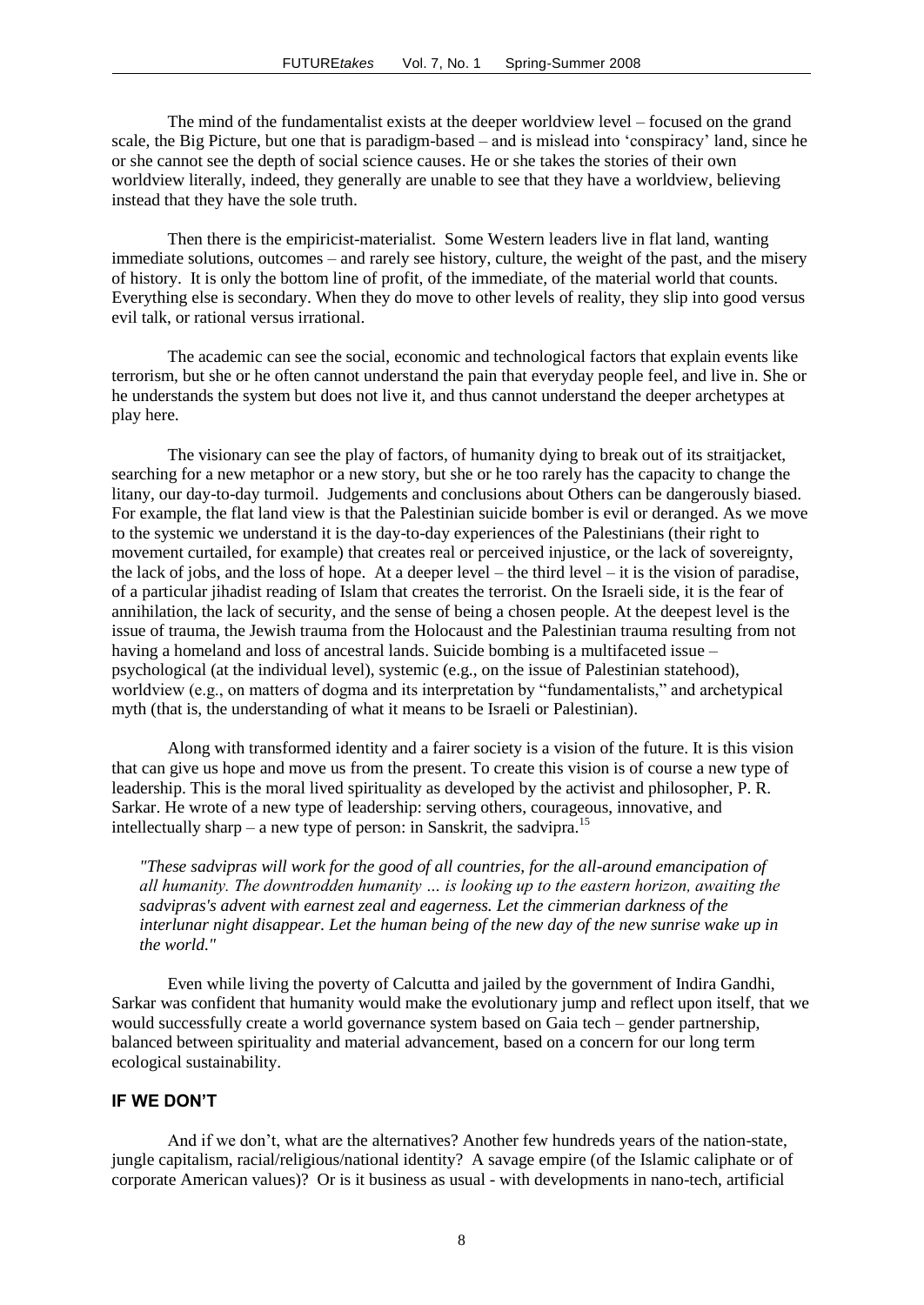intelligence, genetics, aging, globalisation<sup>16</sup> (including humanity reflective of its evolution), and the mind-body-spirit meditation revolution, a world where nothing changes and that is harder and harder to imagine and maintain?

An alternative world can be envisioned and can be created, step by step.

#### **ACKNOWLEDGMENT**

I would like to thank Pat Kelly and Jordi Serra for comments on earlier drafts as well as their editing skills.

*Professor Sohail Inayatullah is a political scientist/futurist associated with Tamkang University, Taiwan (Graduate Institute for Futures Studies), University of the Sunshine Coast (Faculty of Arts and Social Sciences), and Prout College (proutcollege.org). He has authored/edited twenty books and CD ROMs, including Youth Futures; Macrohistory and Macrohistorians; Questioning the Future; The Causal Layered Analysis Reader; and The University in Transformation. Inayatullah has authored over 300 refereed journal articles, book chapters and magazine editorials. In addition, he is theme editor (Globalization and World Systems) of the UNESCO Encyclopedia of Life Support Systems and has contributed articles to the Macmillan Encyclopedia of Futures Studies and the Routledge Encyclopedia of Indian Philosophy.*

*Internationally, among other groups, Professor Inayatullah has presented to the European Commission, UNESCO, the Organization of Islamic Conference, APEC, the Thai Capital Markets Academy, the Ministry of Trade and Investment of the Singapore government, the Ministry of Education of the Malaysian government, the European Academic Cooperation Association, University Sains Malaysia, and Ministries of numerous governments. In Australia, along with presentations to local, state and federal departments of government he has conducted futures workshops for dozens of educational organizations and corporations. E-mail: [s.inayatullah@qut.edu.au](http://mail.futuretakes.org/scripts/mail/compose.mail?compose=1&.ob=0af606bf3e7a8e78a3869ca5d51e3c3a09570994&composeto=s.inayatullah%40qut.edu.au)*

#### *POINTS FOR THE CLASSROOM (send comments to [forum@futuretakes.org\)](mailto:forum@futuretakes.org):*

- o *The author points out an important conundrum: when "other [outside] cultures insist on their authentic rights that solidify [their] culture, instead of globally universalizing it … The majority culture reacts similarly, imagining an earlier purity." What policies can national structures put into place that would protect minority cultural interests and practices but simultaneously continue to honor and protect the interests and practices of the dominant national cultures?*
- o *As Iyanatullah asks, will people be beholden to a world state or a strong global governance framework – ready to sacrifice their lives for it – should it emerge? Or is there an upper bound beyond which people tend not to identify? In 2018, will notions of identity be characterized more by smaller groups ("fission") or by more by larger, perhaps trans-national or supra-national groups ("fusion")?*
- o *Iyanatullah states that "only strong states can challenge the virtual outlaws." Who will be the virtual outlaws in 2025, and will nation-states be strong enough to challenge them?*
- o *The author comments on Hurricane Katrina, an event that (like other disasters) brought out both the best and the worst in human behavior. Considering human behavior during microcosm meltdowns, would you conclude that the evolution of civilization is linear or cyclical, and why?*
- o *In an interlude, Iyanatullah refers to a worker who was fired for refusing to work "even more hours than the normal immigrant must work." In various other parts of the world,*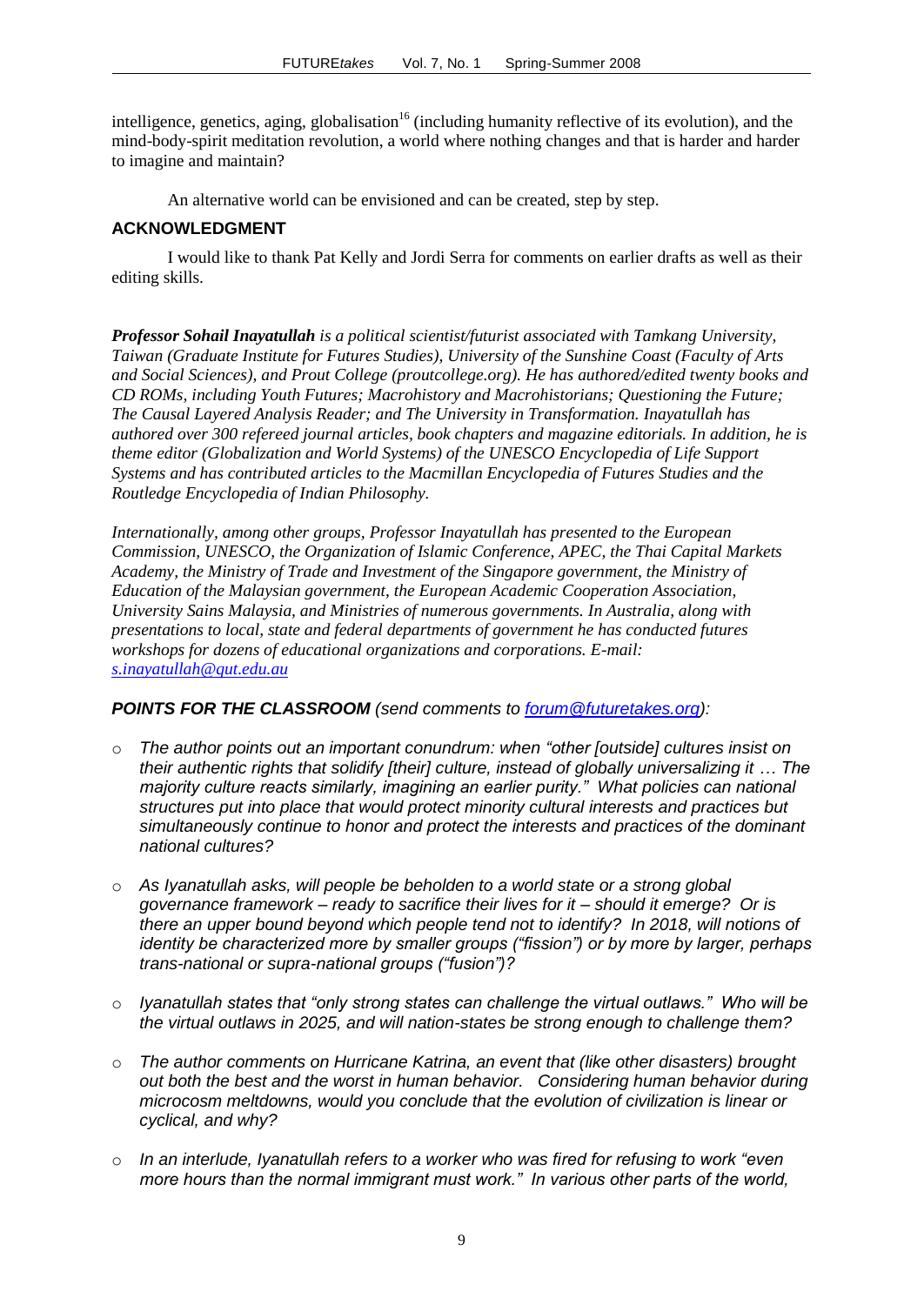*workers have fared similarly, as the phrase "white collar sweatshop" might suggest. However, a reductionist viewpoint fails to capture the long-term impacts of uncompensated overtime – on family life, healthcare costs, motorist safety, and even juvenile crime (when parents are too busy working and commuting to provide effective parenting). Will increasing cross-cultural interaction, in conjunction with social pressures, lead to lifestyles that are more balanced and less stressful? (Consider the work-leisure balance that has characterized much of Europe and the holistic perspective that is prevalent in parts of Asia.) Or, might an employers' market, together with competitive pressures to "do more with less," sustain workaholic lifestyles?*

- o *Iyanatullah refers to three possible pathways forward – Western hegemony, the caliphate, and Gaia tech. Which possibility, or which other possible world, is most likely to emerge, and why? If the Western corporate world or a caliphate prevail, will this lead to a monolithic world that offers "no place to hide" for those who cannot adjust to it?*
- o *The author's "deep view" means "holding multiple positions at once, seeing contradictions, indeed, moving from the flat land of the obvious to depth." Given the tendency in some cultures to "take a stand" on every issue, will this deep view be more prevalent in your part of the world in 2018? In what ways, if any, does this deep view differ from perspectives commonly characterized as holistic?*
- o *Compare Iyanatullah's "Gaia tech" with Gaia Peace as described in Groff's article, this issue. In what ways are they similar? How do they differ?*
- o *Demographic issues identified by the author include aging Caucasians and a younger third world. What are the possible long-term implications of this demographic shift? (also see Aguilar-Millan article, this issue.)*
- o *Iyanatullah proposes that "…The real issue is not religion per se but the failure of the world economy." In addition he notes" the real or perceived injustice, the lack of sovereignty, the lack of jobs, and the loss of hope." To what extent can conflicts be characterized as interest-based (economic) vs. value- or identity-based? Or are both factors at play – for example, interest-based conflict with an identity-based veneer?*
- o *Iyanatullah cites* Sports Illustrated *writer Michael Silver, who "finds the beauty of America through the patriotism of football." In what various ways have other cultures symbolized their patriotism? Does the "patriotism of football" underscore the diversion-stimulation nature of US society?*
- o *Cheap or deep? Iyanatullah sates that "the cheapest unity is gained through the creation of enemies, real or imagined" but calls for a unity that deals with our very real strategic problems, the common list to which he adds dignity. What basis for unity will emerge in the next ten years – one organized to face global challenges and strategic problems, or a counterpoint-based identity directed against real or imagined enemies?*
- o *P. R. Sarker, cited in this article, refers to a new type of leadership. In addition to the characteristics identified by Sarker, what characteristics might a leader need in a Gaia tech world? How will leaders emerge in Gaia tech, considering cultural influences on the ways in which leaders emerge now in various parts of the world?*

-

<sup>1</sup> Philip Bobbitt, "Get Ready for the Next Long War," *Time* (9 September 2002), 74-75.

<sup>&</sup>lt;sup>2</sup> Certainly 1990 makes more sense – the fall of communism and the rise of the Digital era.

<sup>3</sup> [www.culturalcreatives.org.](http://www.culturalcreatives.org/) Accessed 16 July 2008